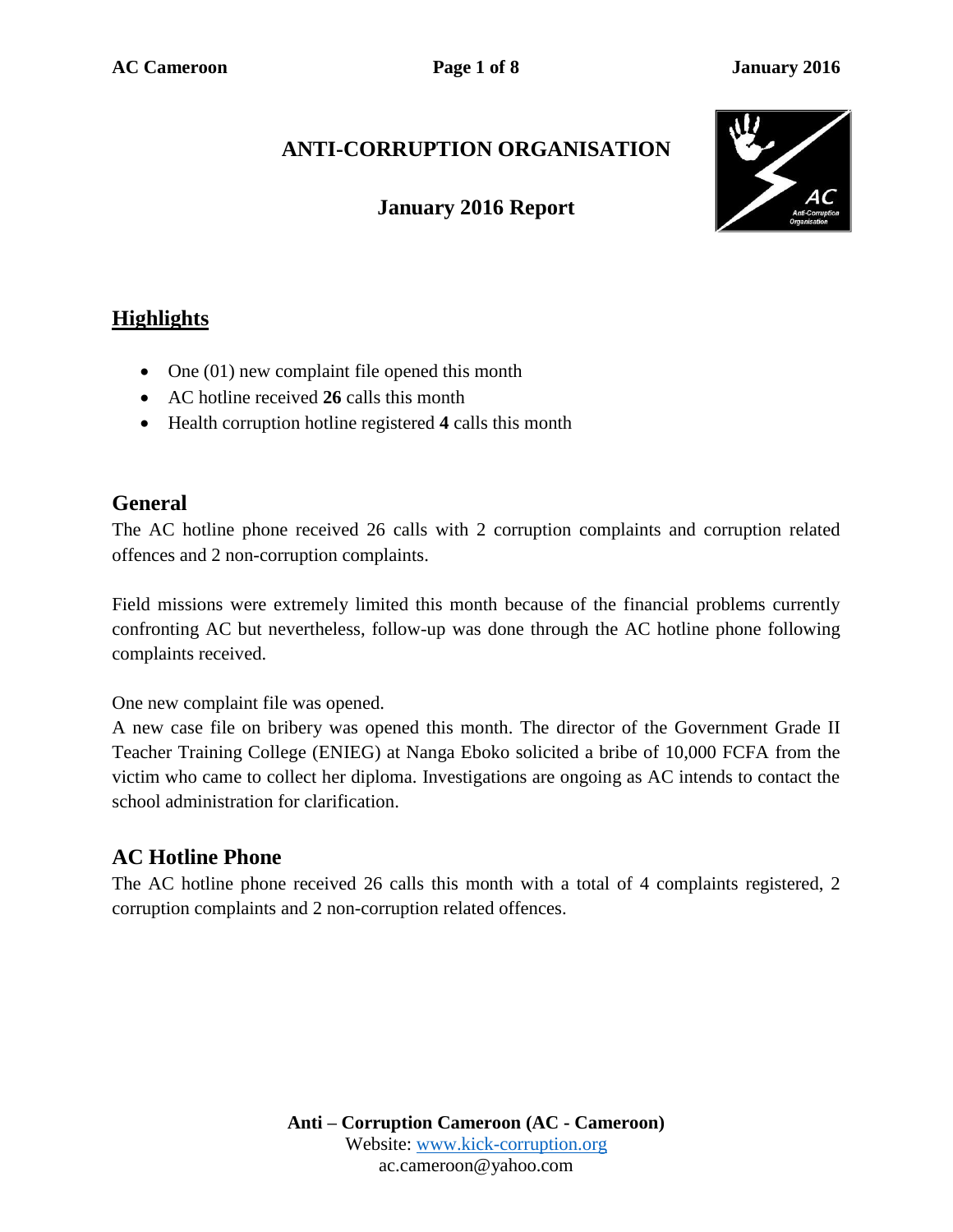

This month of January 2016, 54% of AC hotline calls were responsive while 46% of calls were non responsive. The reason for the high number of unresponsive calls is because most callers just flash, send beep-me messages or normal messages and because of financial constraints experienced by the team then, the calls could not be returned.



Corruption and non-corruption complaints both represented 50% each of the total complaints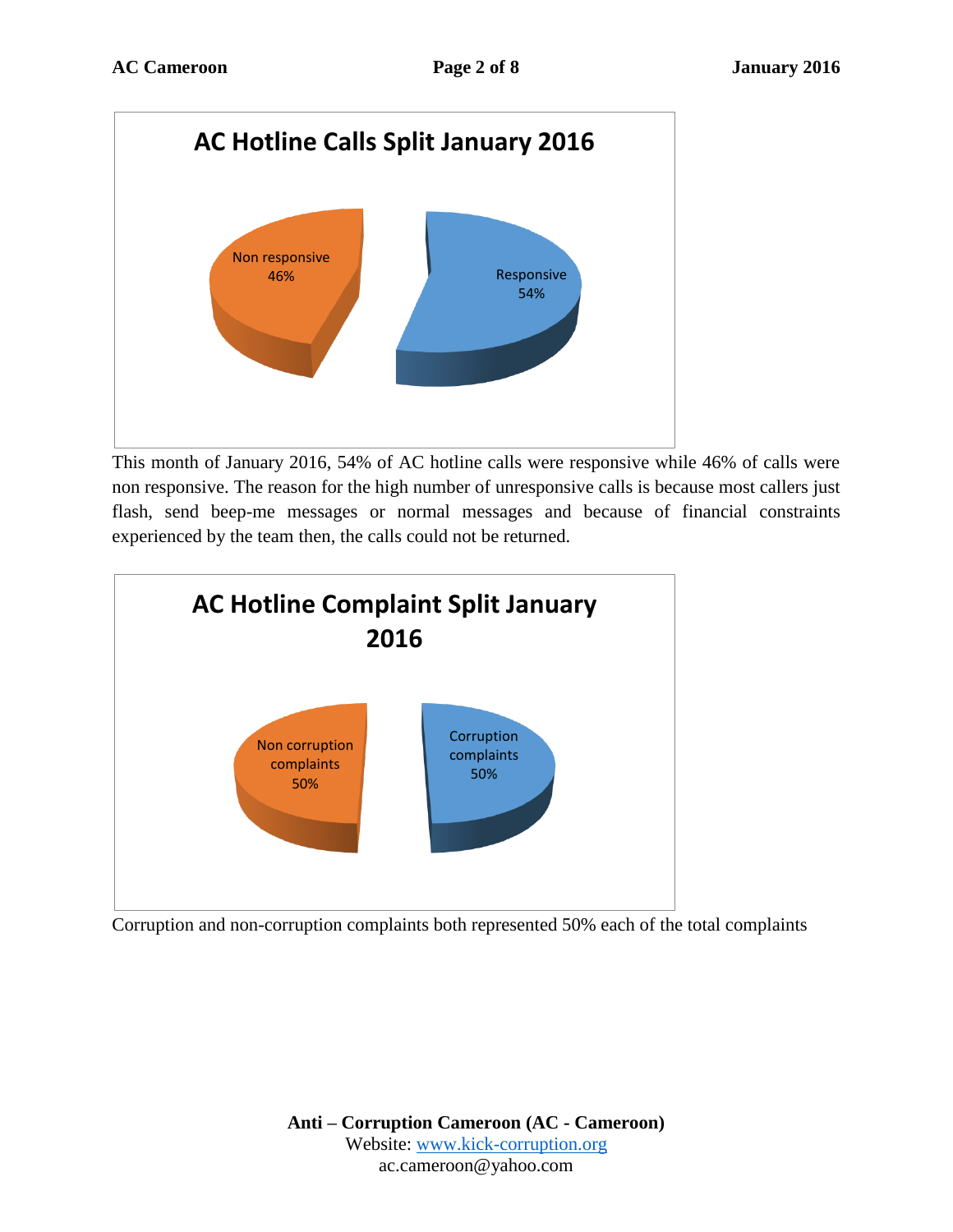

Corruption by bribery was highest this month representing 67% of corruption complaints while misappropriation of public funds followed with 33% of complaints



Problems with obtaining land titles made up 50% of the non-corruption complaints received this month as well as private problems with the same 50%.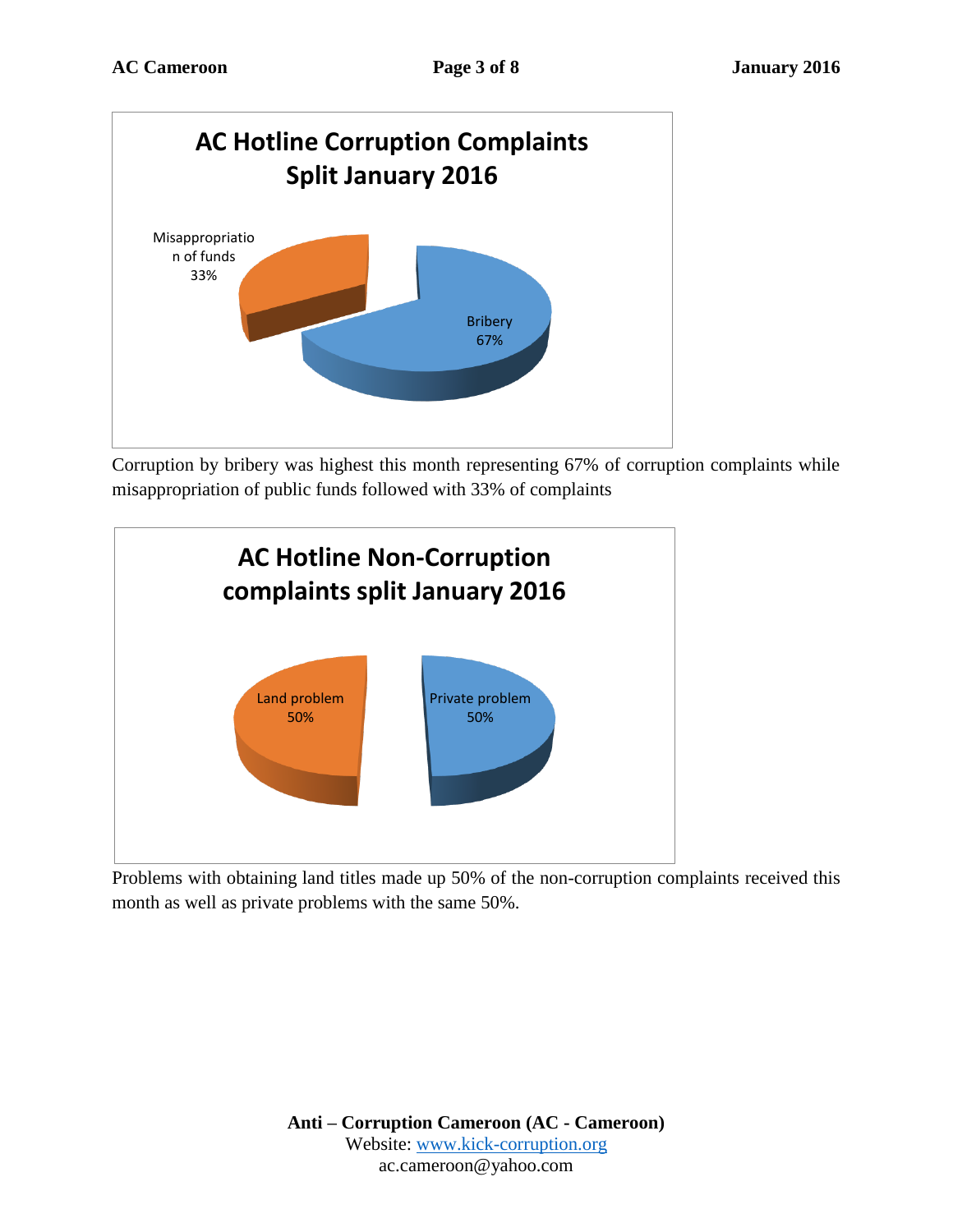## **Gender**



As usual, the male gender participated with the highest number of calls representing 90% of total calls while the female gender represented with just 10% of calls

# **Age range of callers**



The adult age range had 50% of calls, followed by the youth age range with 36% and lastly, the elderly age range with just 9%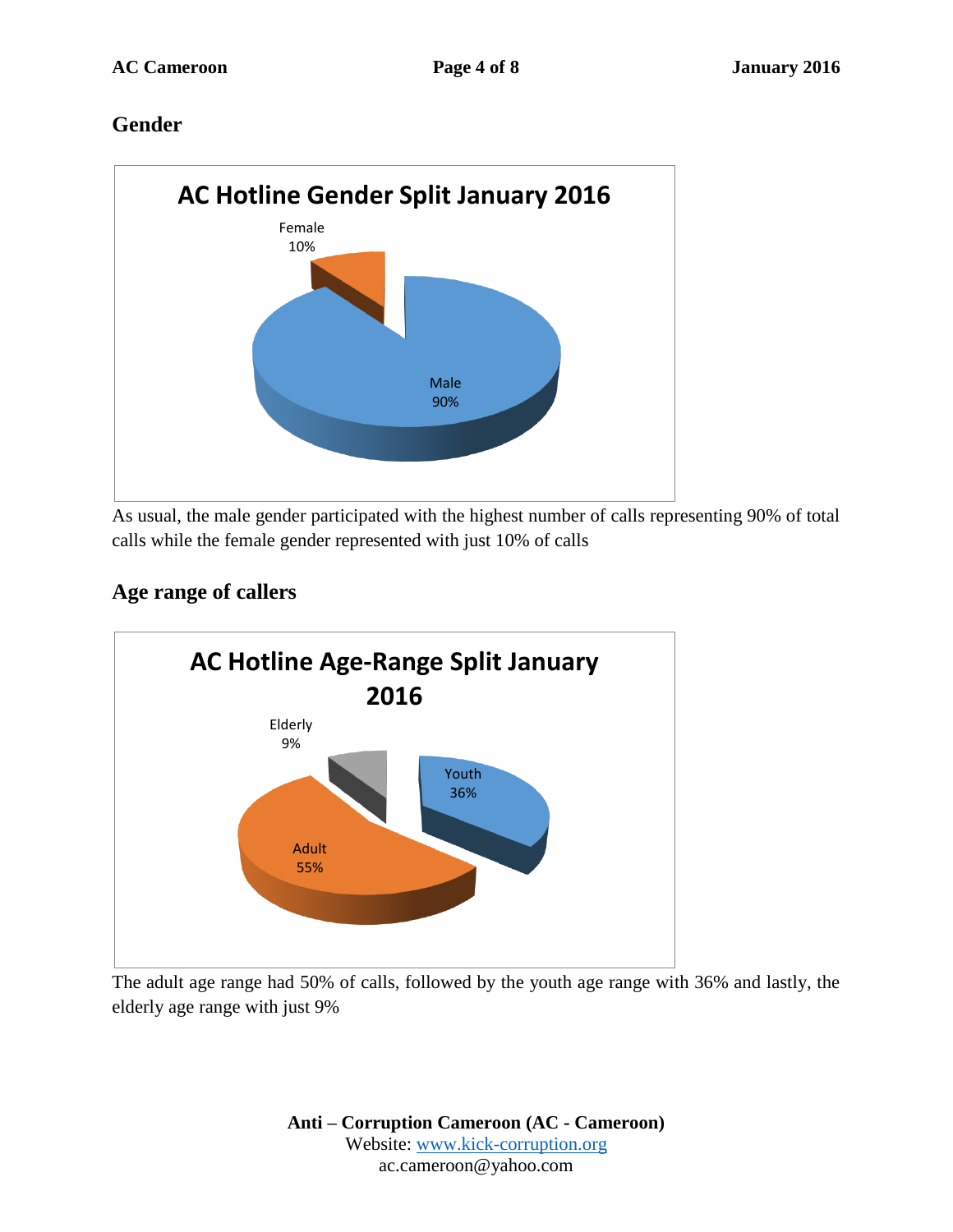#### **Regional Representation**



The highest number of calls emanated from the Adamawa region representing 29%, followed by the Centre region with 15%, then the Littoral, West, East and Far North regions which all represented 14% each of calls

#### **Email/postal complaints**

One corruption complaint was received through the email address on Embezzlement of state funds.

#### **Investigations**

Investigations were carried out on a new bribery case file opened this month. The victim reported the director of ENIEG at Nanga Eboko for demanding 10,000 FCFA from her as bribe before she could collect her end of course diploma. Investigations are ongoing as AC intends to contact the school administration and verify why the student was demanded this sum of money.

## **Health Corruption Hotline**

The health corruption hotline received 4 calls this month with no complaints registered. Most callers were persons seeking directions for the best hospitals to cater for their health needs. The reason for this decrease in calls and lack of complaints is justified by the fact that health corruption field work which normally enlightens the beneficiaries and incite them to call when they encounter difficulties in accessing healthcare and basic medications have not been carried out since last year thus the reduction in the number of calls and complaints. The data has been analyzed and represented below.

> **Anti – Corruption Cameroon (AC - Cameroon)** Website: [www.kick-corruption.org](http://www.kick-corruption.org/) ac.cameroon@yahoo.com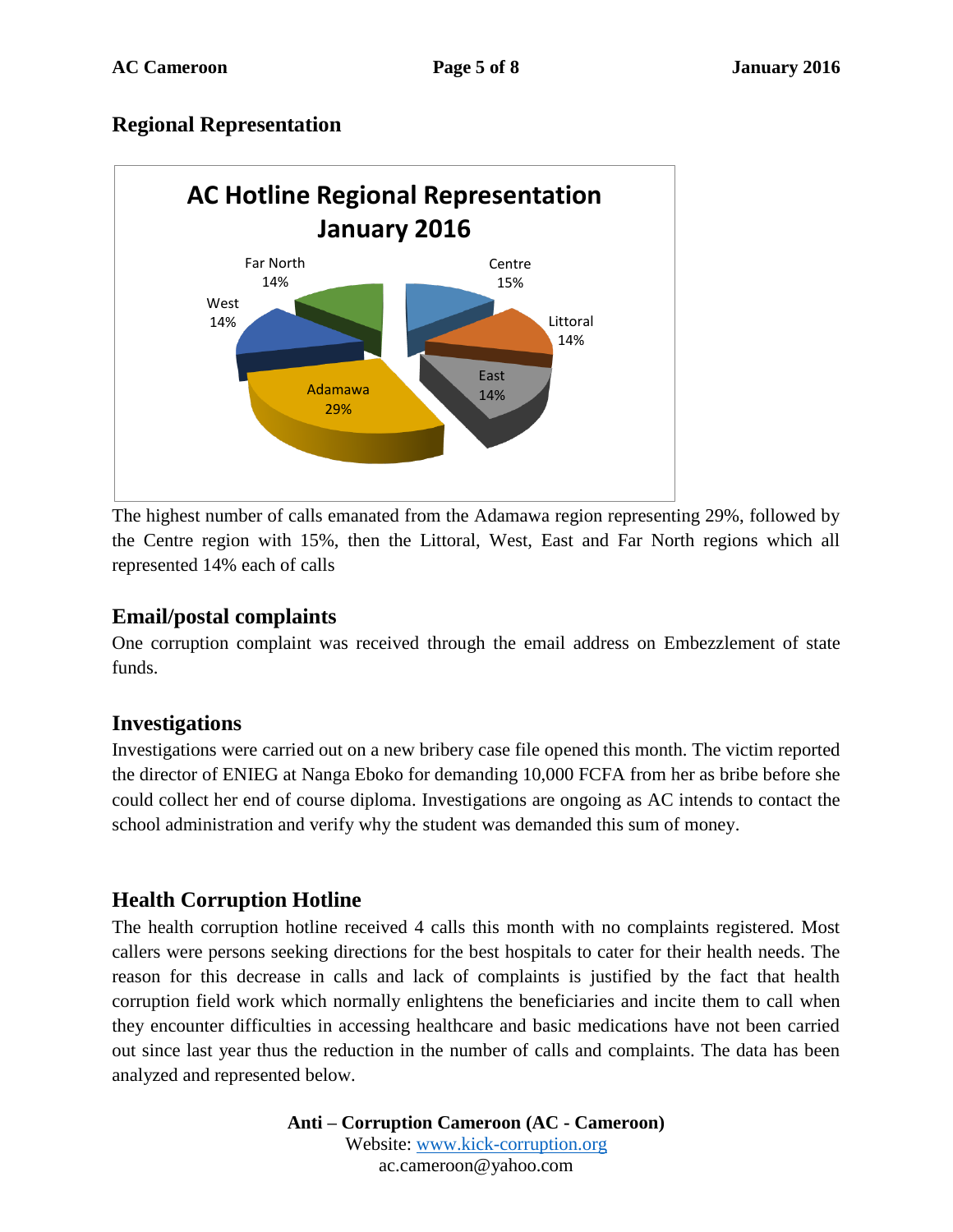

This month of January 2016, 75% of health corruption calls were responsive while 25% of callers' numbers were unresponsive.

# Male 67% Female 33% **Health Corruption Hotline Gender Split January 2016**

**Gender**

The male gender participated most with 67% of callers being male while the female gender participated with 33% of calls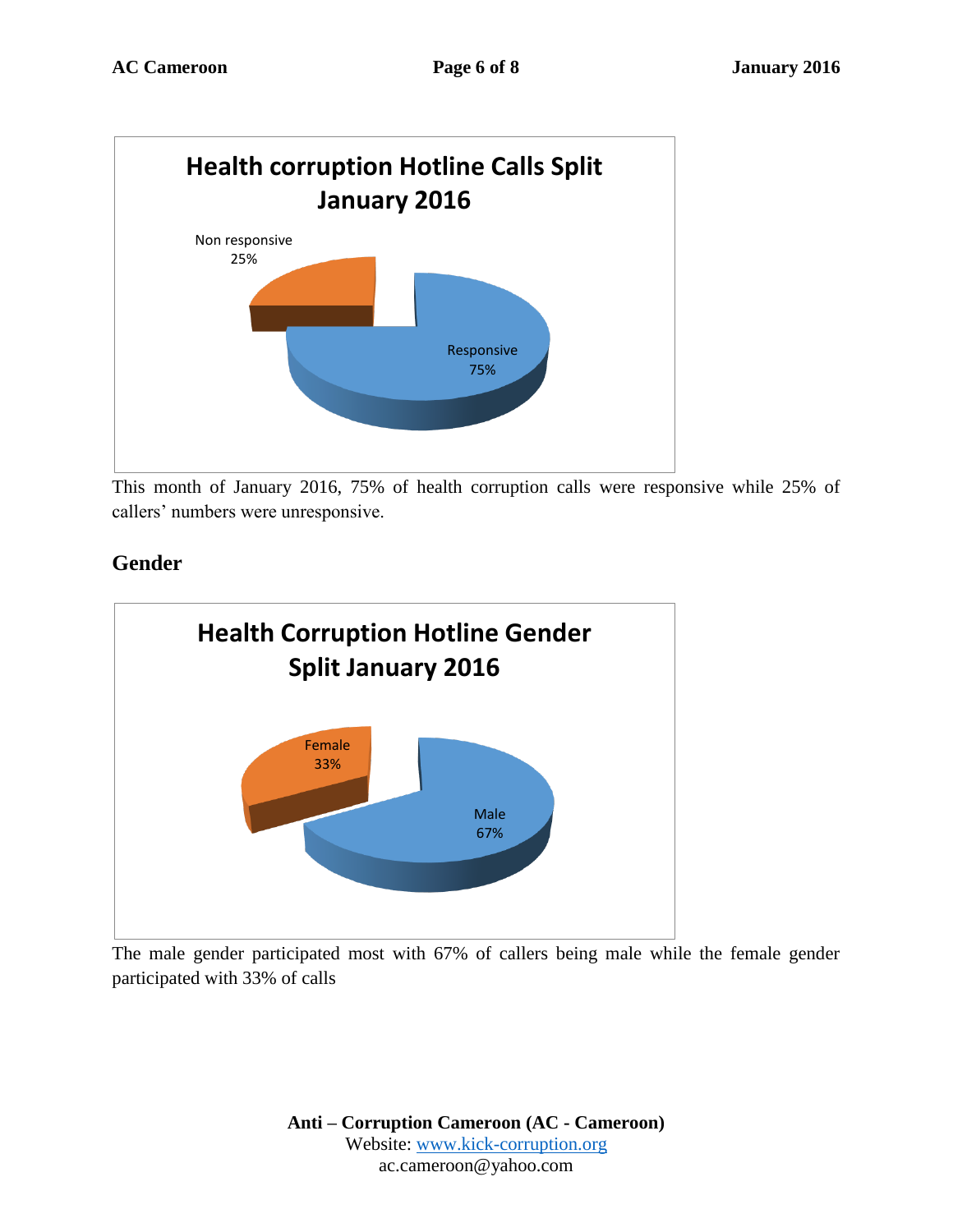# **Age-Range of Callers**



The adult age range put in 67% of calls while the youth age range put in 33% of calls. The elderly age range was non participant this month.

# **Regional Representation**



This month of January 2016, just three out of the ten regions participated in calls. The Adamawa region was the highest represented with 50% of total calls, followed by the Centre and North West regions which both had 25% each.

> **Anti – Corruption Cameroon (AC - Cameroon)** Website: [www.kick-corruption.org](http://www.kick-corruption.org/) ac.cameroon@yahoo.com